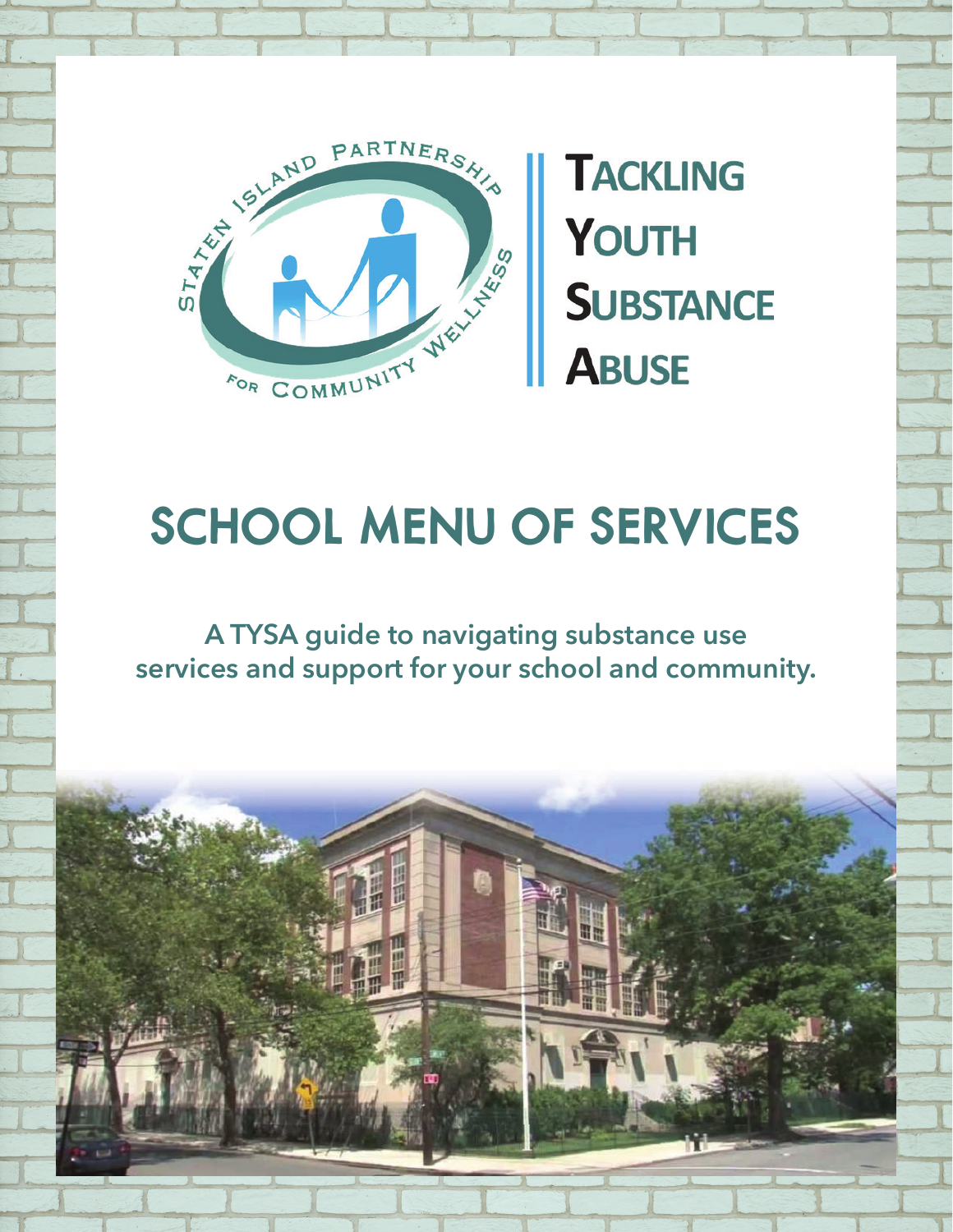### Substance Use Services and Training Programs for Schools

TYSA, a cross-sector coalition aimed at leveraging the power of collective impact to improve health outcomes for our community's youth and young adults, has created this guide to help you navigate the available resources. Through our diverse partnerships, TYSA connects schools to a variety of evidence based services to support the workforce and parents to address youth substance use.

#### **Student-Facing Services: Page 3-7**

- **1. Substance Abuse Prevention and Intervention Specialists (SAPIS)**
- **2. Prevention Programs**
- **3. Early Intervention**
- **4. Treatment**
- **5. Youth Empowerment and Education**
- **6. Additional Student Activities That You Can Do**

#### **School Workforce Services: Page 8**

**1. Professional Development**

#### **Parent-Facing Services: Page 8**

- **1. Parent Empowerment Workshops**
- **2. Naloxone Training**
- **3. Advocacy Opportunities**

#### **About TYSA**

Tackling Youth Substance Abuse is a coalition of people and organizations who have come together with a mission to decrease youth and young adult substance use on Staten Island. It is a dynamic partnership of both private and non-profit organizations; city and state government agencies; philanthropists; parents, teachers and teens, many of who have been working to combat alcohol and drug misuse for years.

The TYSA coalition focuses all of its members into using their resources to achieve the same goals. Staten Island doctors, pharmacists, law enforcement officials, drug treatment providers, hospitals, educators and youth organizations work together through TYSA to help one another, and the whole community, to combat youth substance use.



Follow us on social media @TYSAnetwork



**2**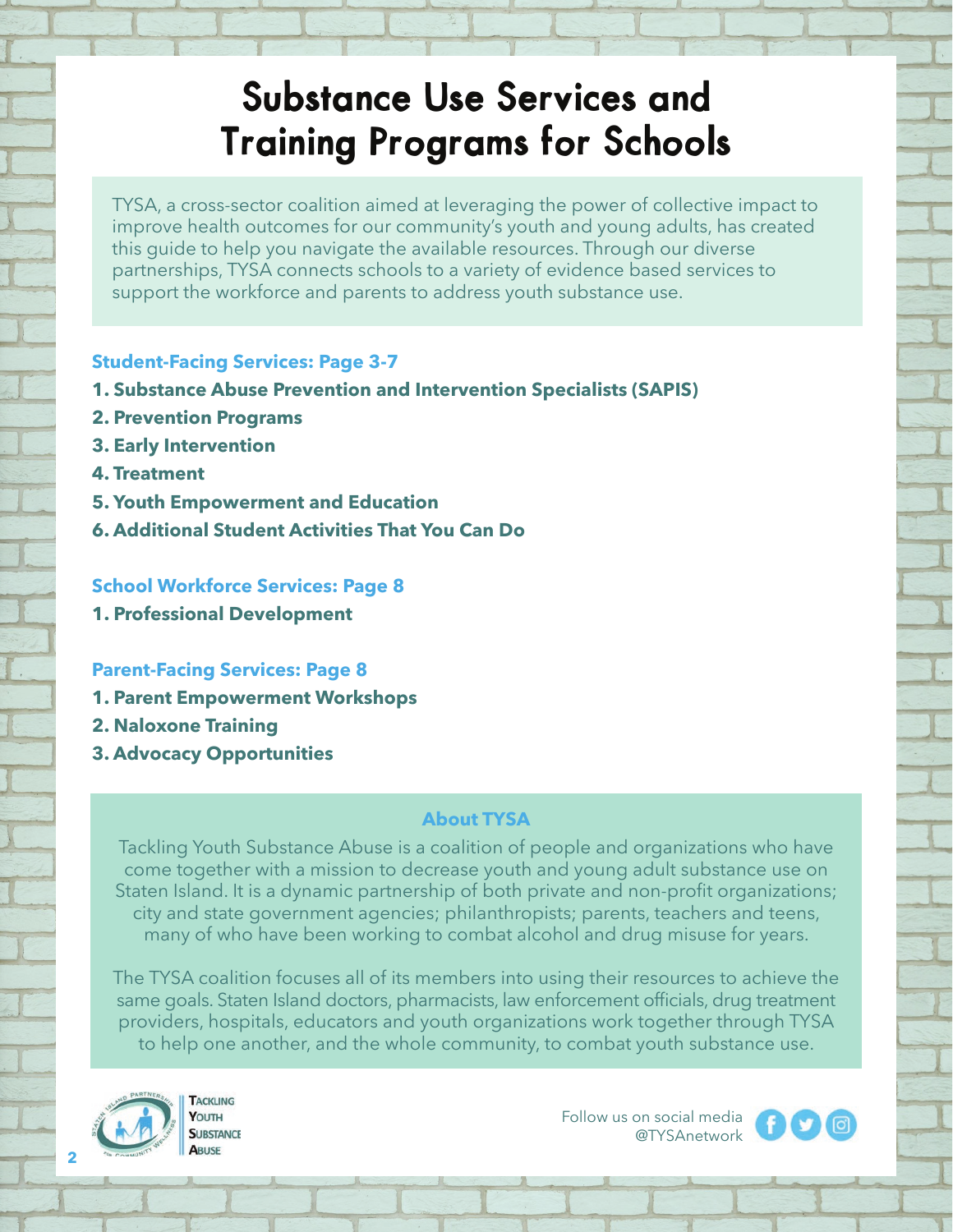### Student Services

#### **1. SAPIS**

Substance Abuse Prevention and Intervention Specialists (SAPIS), are employees of the Department of Education. Where available, SAPIS can serve as the first point of contact at your school for evidence-based prevention programs.

#### **2. Prevention Programming**

Prevention is the first step in the continuum of substance use services. Teaching students refusal skills, how to build positive self-image and raising awareness of consequences are essential to prevent substance use issues now and later in life.

TYSA promotes Office of Alcoholism and Substance Abuse Services (OASAS) licensed prevention organizations and programs as they are vetted for quality and effectiveness. OASAS licensed prevention services available include United Activities Unlimited, and YMCA Counseling Service. Prevention services can be offered throughout the school day or after school with or without assistance from DOE personnel. Your school may already have prevention programming in place. If you have a SAPIS, or work with a community based prevention organization, curricula may already be delivered to select grade/student groups.

**Social Emotional Learning (SEL)** allows children to recognize their own thoughts and feelings as well as regulate their own emotions and behaviors to foster academic success. Evidence-based programs include Responsive Classroom, Second Step, and PAX Good Behavior Game. These produce improved outcomes for youth, including reduced substance use later in life.

Social and emotional learning (SEL) is an integral part of human development with evidence-based benefits. SEL is the process by which children and adults develop healthy identities, manage emotions, reach goals, maintain supportive relationships, use empathy and make decisions responsibly. SEL enhances a child's capacity to integrate skills, attitudes, and behaviors to deal effectively and ethically with daily tasks and challenges. The Collaborative for Academic, Social, and Emotional Learning (CASEL) have identified five core competencies of SEL: Self-Awareness, Self-Management, Responsible Decision-Making, Relationship Skills, and Social Awareness. There are many ways SEL can be reinforced in the classroom, home, and beyond.

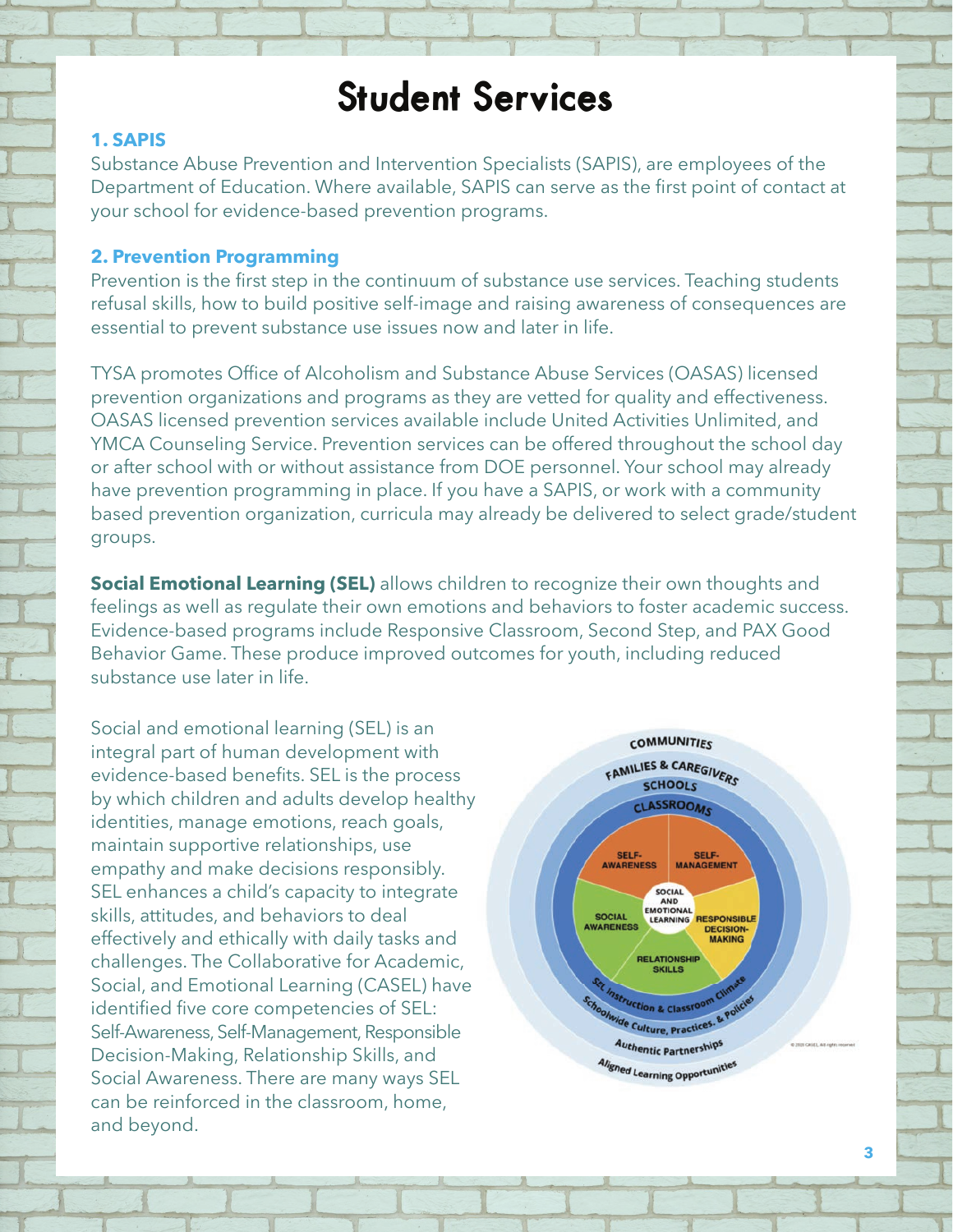#### **Fostering SEL**

Educators can enhance competencies using practices such as: explicit instruction through which social and emotional skills and attitudes are taught and practiced in developmentally, contextually, and culturally responsive ways; teaching practices such as cooperative learning and project-based learning; and integration of SEL and academic curriculum such as language arts, math, science, social studies, health, and performing arts.

When schools partner with families, they can build and reinforce a child's social emotional development. Creating opportunities for inclusive decision-making fosters two-way communication between schools and families and helps families understand child development, and helps educators understand family backgrounds and cultures.

#### **SEL Competencies 1. Self-Awareness**

The ability to accurately recognize one's own emotions, thoughts, and values and how they influence behavior. The ability to accurately assess one's strengths and limitations, with a well-grounded sense of confidence, and optimism.

**What Self-Awareness looks like in our youth** - Children present their self-awareness when they can identify their emotions, recognize their strengths and have an accurate self-perception. Others signs are feelings of self-confidence and self-efficacy.

#### **2. Self-Management**

The ability to successfully regulate one's emotions, thoughts, and behaviors in different situations — effectively managing stress, controlling impulses, and motivating oneself. The ability to set and work toward personal and academic goals.

**What Self-Management looks like in our youth -** Children present their self-management when they can control their impulses, managing their stress, or self-motivating. Other signs could include self-discipline, goal-setting, and organizational skills.

### **3. Responsible Decision Making**

The ability to make constructive choices about personal behavior and social interactions based on ethical standards, safety concerns, and social norms. The realistic evaluation of consequences of various actions, and a consideration of the well-being of oneself and others.

**What responsible decision-making looks like in our youth -** Children present their responsible decision-making when they analyze situations, identify problems and resolve them. Other signs include reflecting, or feelings of ethical responsibility.

For more information or to schedule a training or workshop with parents and community members, contact TYSA by email at *TYSA@SIPCW.org*



**TACKLING** YOUTH *<u>CHIRCTANCE</u>*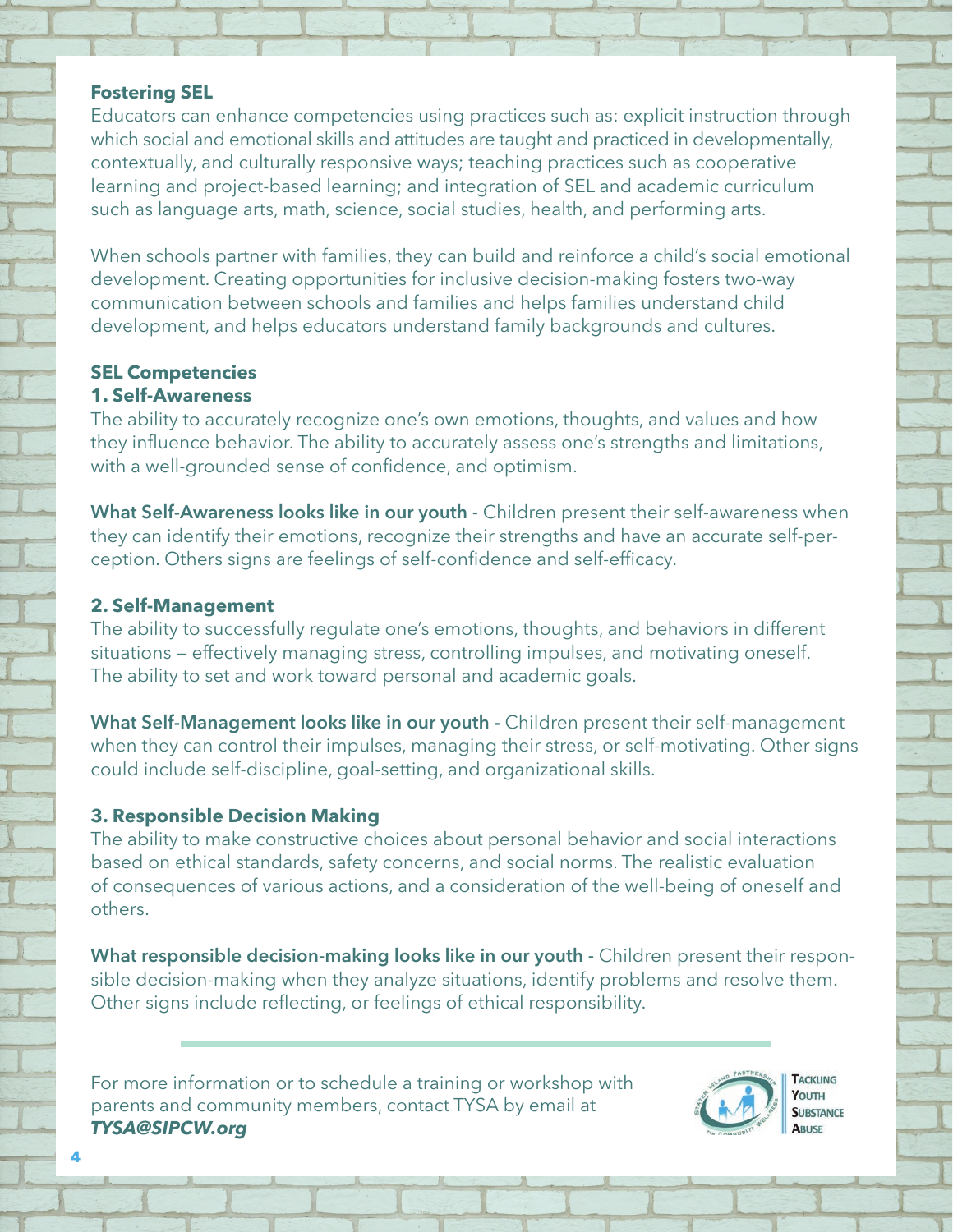#### **4. Relationship Skills**

The ability to establish and maintain healthy and rewarding relationships with diverse individuals and groups. The ability to communicate clearly, listen well, cooperate with others, resist inappropriate social pressure, negotiate conflict constructively, and seek and offer help when needed.

**What Relationship Skills looks like in our youth -** Children present their relationship skills when they engage in communication, teamwork, and relationship-building. Other signs include social engagement.

#### **5. Social Awareness**

The ability to take the perspective of and empathize with others, including those from diverse backgrounds and cultures. The ability to understand social and ethical norms for behavior and to recognize family, school, and community resources and supports.

What Social Awareness looks like in our youth - Children present their social awareness when they appreciate diversity, and respect others. Other signs include perspective-taking and using empathy.

#### **Resources**

NYC DOE Bridge To School Plan https://www.schools.nyc.gov/docs/default-source/default-document-library/bridge-toschool-plan-08272020

CASEL School Guide Resources https://schoolguide.casel.org/resources/

#### **3. Early Intervention**

Screening and referral to treatment, if necessary, is key for those students that may have already initiated substance use but have not yet developed a substance use disorder. Evidence based programs, such as Teen Intervene, are available to universally screen students and provide those that require additional services with the help they need. Early intervention services available to students during the school day include SAPIS, or school based health center, if available, the YMCA Counseling Service, and United Activities Unlimited. Services available in an after school or in an out-of-school setting include Staten Island Mental Health Society and United Activities Unlimited.

### **4. Treatment**

Some students may require a higher level of care outside of the school setting. See TYSA's Staten Island Behavioral Health Resource Guide for youth-serving community recovery and resource centers, including substance use providers, and clubhouses.

For more information or to schedule a training or workshop with parents and community members, contact TYSA by email at *TYSA@SIPCW.org*



**TACKLING** YOUTH **SUBSTANCE** 

**5**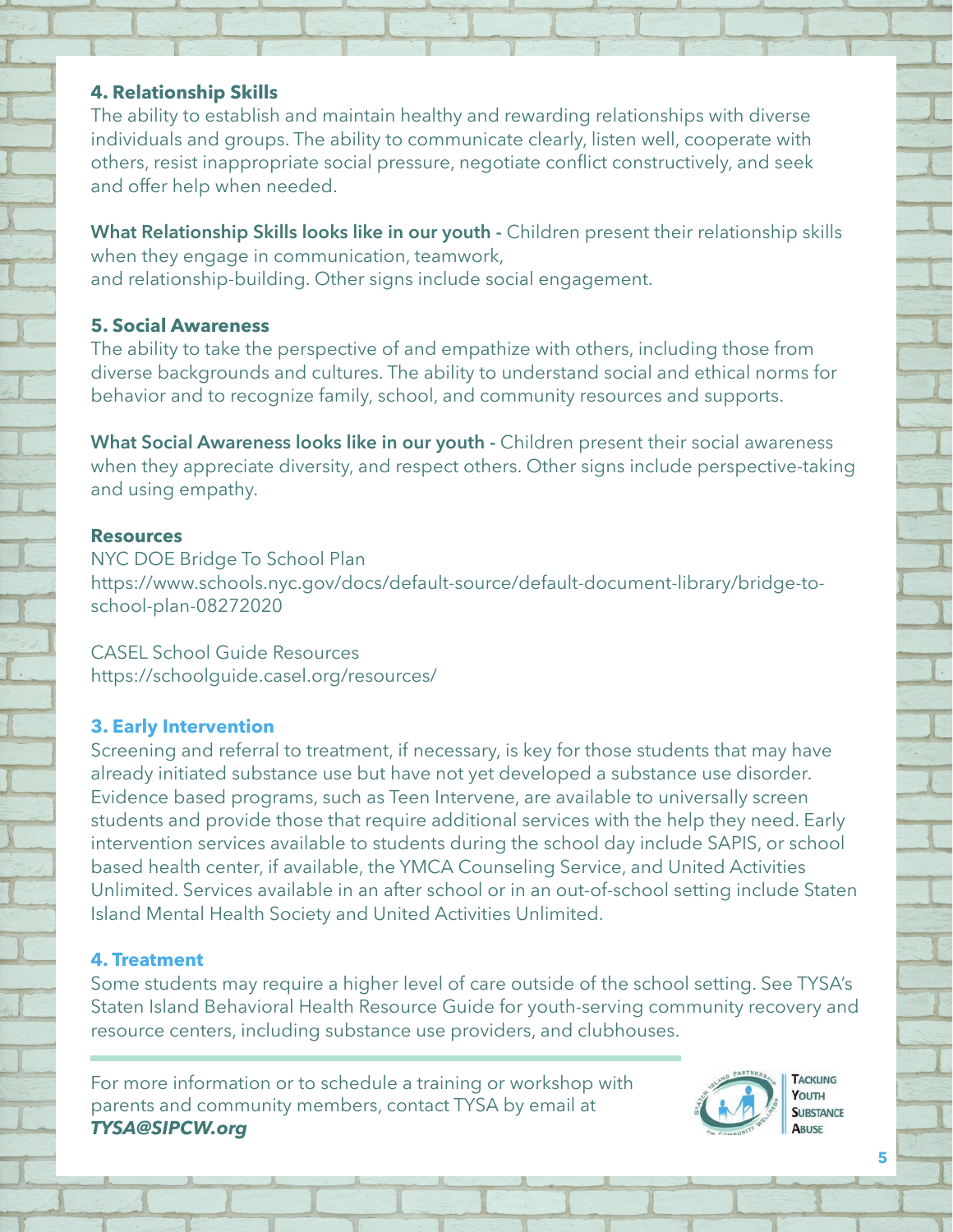#### **5. Youth Empowerment & Education**

TYSA is invested in empowering youth to make healthy decisions by providing them with knowledge and practical skills. These services and opportunities include:

**Bystander Intervention:** This workshop provides students with the skills to detect high risk situations among peers and tools to safely intervene. Focus areas are based upon situations students are likely to face in their daily lives including bullying, substance use and mental health scenarios. The workshop is hands on, interactive and fun and allows students to practically apply the fundamentals of bystander intervention. TYSA can offer both stand-alone workshops and programming for existing student groups.

**Service Credit Opportunities:** TYSA can provide students pro-social opportunities to serve their community. Community service is a great way to develop new skills, make new friends, and gain experience working on a team. Community service provides a way to help others in need, their community, strengthen a resume or college application. They help provide work experience and personal growth. It is also a great way to meet the requirements for graduation from your high school or college.

**Technical Assistance for Student-Led Research/Programs:** It is only through teaching a subject that you really come to understand it. TYSA can strengthen the skills of students to explain complicated concepts in the behavioral health field and develop a more sophisticated understanding of them. Teaching assistant can prove to be an invaluable learning experience where you can gain some practical on-the-job skills. Even if your career path will take you beyond the behavioral health field, the opportunity can still be an excellent way to develop leadership skills and get some great experience.

**Advocacy:** TYSA provides coaching opportunities for students passionate about youth health outcomes, and making a difference in their community. TYSA youth advocates can perform outreach, consult on messaging, and speak with elected officials from the city, state and federal level to advocate for policy change and resources. Youth champions can also spread the word to peers, families and their communities about reducing youth substance use.



Follow us on social media @TYSAnetwork

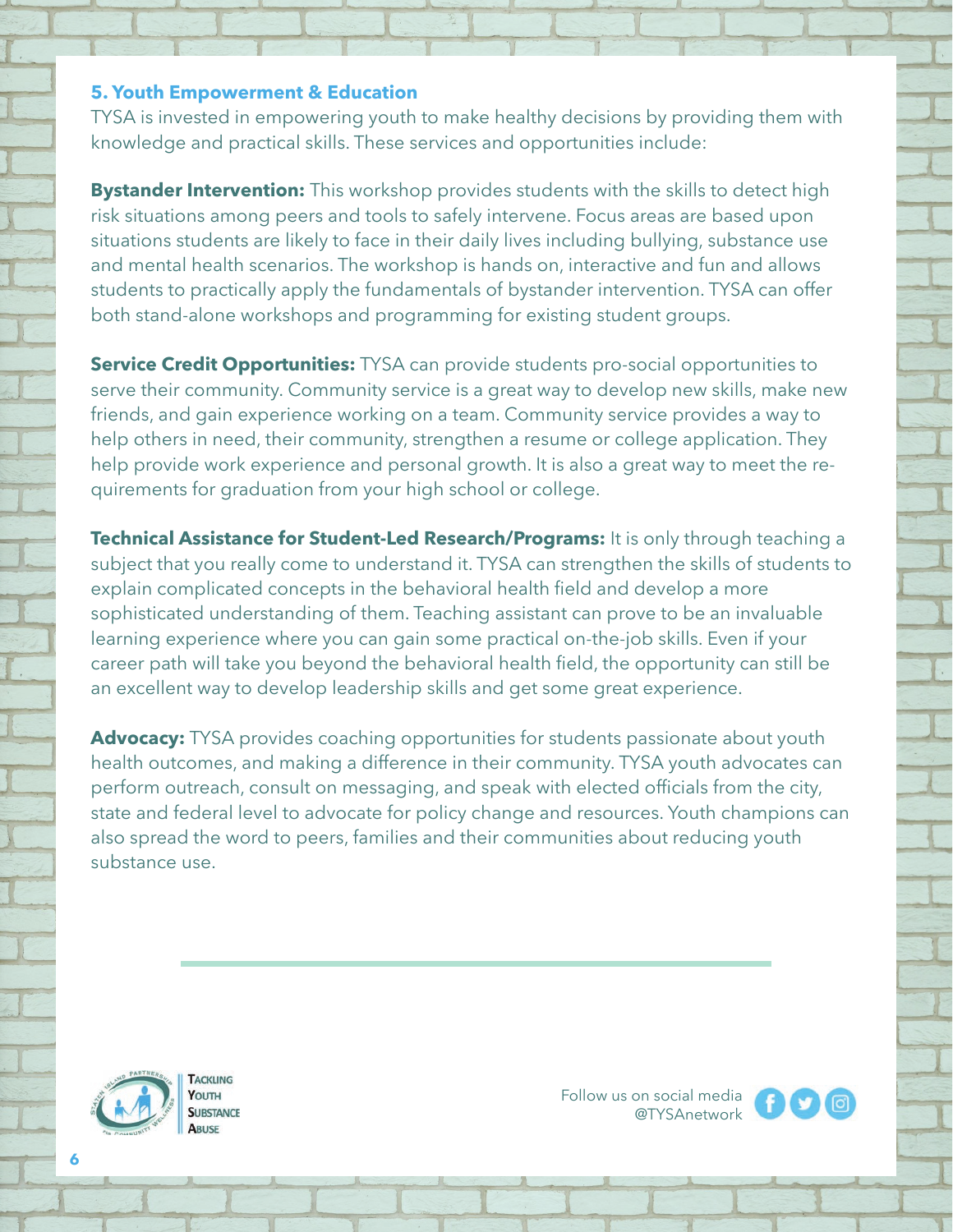#### **6. Additional Student Activities That You Can Do**

#### **Student Wellness Council**

Student wellness councils help students take the lead in identifying health disparities in their schools and community, develop site-specific suggestions, and forge positive change through authentic dialogue and strong partnerships. They also build youth voices in improving health equity.

Forming & Supporting a Student-Led Council in your School:

- 1) Identify School Staff Wellness Champions, recruit diverse youth, & meet!
- 2) Create a brave space where students can lead.
- 3) Build youth skills in health equity, leadership, advocacy, & research.
- 4) Help students identify and unpack health inequities in their school, and vote for top issues to focus on.
- 5) Collect and analyze data through creative school assessments, and youth-led surveys & focus groups.
- 6) Learn more from guest speakers & other sources.
- 7) Brainstorm, strategize, & create youth-led projects.
- 8) Connect with adult allies to help implement youth solutions.
- 9) Present recommendations to school administration, elected officials, & other key decision makers.
- 10) Celebrate & plan next steps!

#### **Gender and Sexuality Alliances (GSAs)**

A GSA is a club, typically in a high school or middle school, which provides a place for students to meet, support each other, talk about issues related to sexual orientation and gender identity and expression, and work to end harassment or discrimination for LGBTQ students. Theclubs are also a great place for all kids to get support, including allies and children of LGBTQ parents.

LGBTQ+ identifying youth are at higher risk of substance use due to factors including bullying and harassment, family rejection, and gender stereotyping. Supportive spaces like GSAs allow LGBTQ+ identifying youth to develop relationships with fellow peers, and feel supported by their overall school community. Educators in need of help or support from the NYC Department of Education, can email **lgbtq@schools.nyc.gov.**

#### **Resources**

GLSEN's National GSA Leadership Coalition - *https://www.glsen.org/support-student-gsas* GLSEN Student and GSA Resources - *https://www.glsen.org/resources*

For more information or to schedule a training or workshop with parents and community members, contact TYSA by email at *TYSA@SIPCW.org*

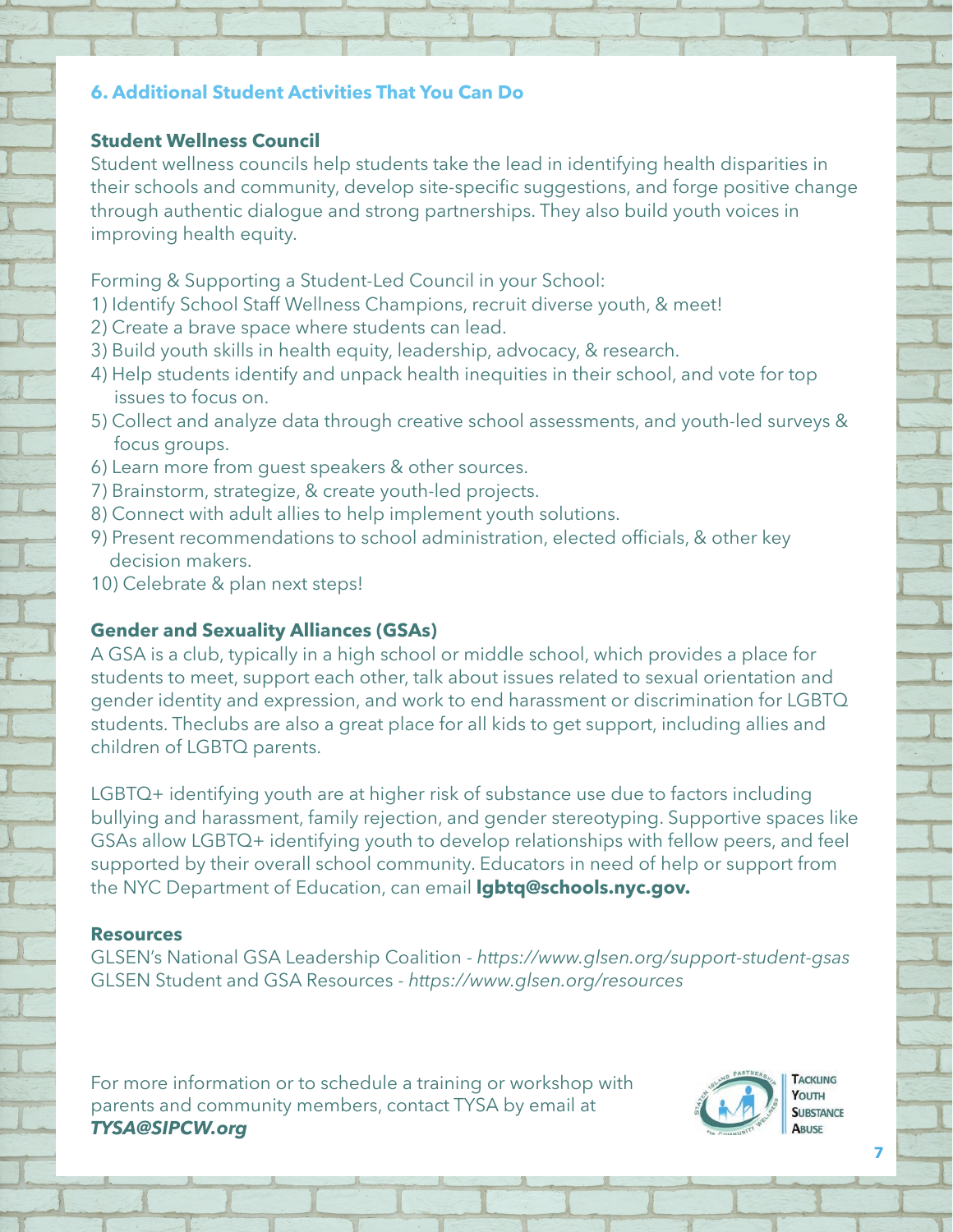### School Workforce Services

#### **1. Professional Development**

TYSA offers professional development workshops which demonstrate the positive power of teachers and specific ways in which schools can support the positive behavioral health of students. This workshop will build the capacity of personnel who work with and interact with youth on a daily basis to feel confident in helping students get the support services they need.

Schedule a TYSA professional development workshop to equip personnel to:

- 1) Identify signs and symptoms of substance use
- 2) Provide tools to maintain healthy classrooms and schools
- 3) Refer students to the right resource in the school

For more information on student and school workforce services contact TYSA by email at *TYSA@SIPCW.org*

### Parent Services

#### **1. Parent Empowerment Workshops**

Just Talk- SI Parents You Matter! workshop trains target audiences to be able to communicate with their children about substance use and risky behaviors with youth in a balanced, well-informed manner.

The workshop also explores:

- Signs and symptoms of harmful substance use
- The science of addiction
- Practical tools to prevent substance use
- Triggers and risk factors for substance use and emotional distress
- Connections to treatment for those students that require professional assistance.

#### **2. Naloxone Training**

Naloxone is used to reverse opioid overdose. Life-saving naloxone should be in the hands of all those who are at risk for opioid overdose. It is important for school personnel, parents, family members, and even students themselves, to be trained to give naloxone in an opioid overdose emergency. At the conclusion of the training, participants are given a naloxone rescue kit to take home.

#### **3. Advocacy Opportunities**

TYSA provides opportunities for parents, and community members to get involved. TYSA works with elected officials from the city, state and federal level to advocate for policy change and resources.

For more information or to schedule a training or workshop with parents and community members, contact TYSA by email at *TYSA@SIPCW.org*



**8**